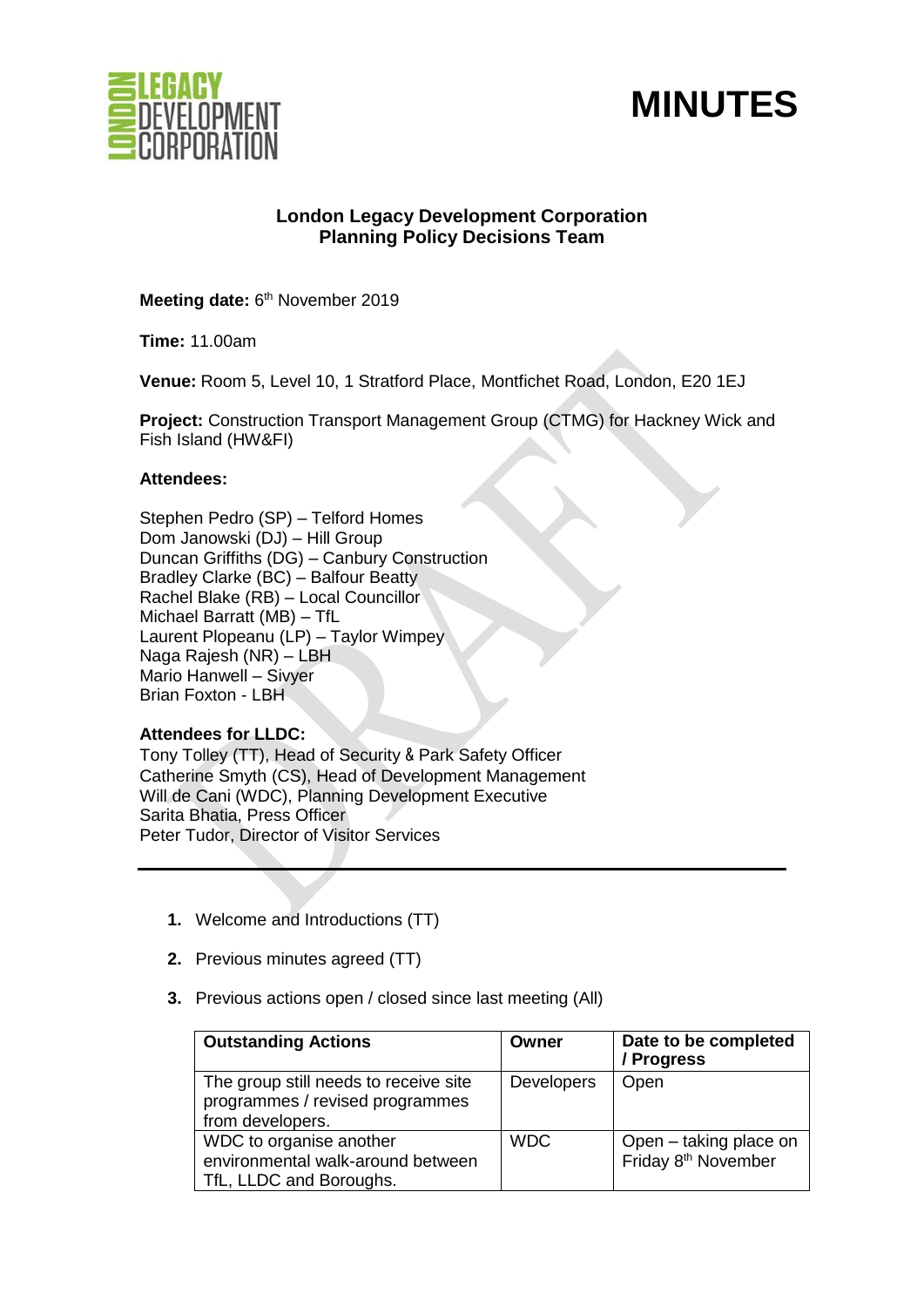**4.** Discussion on development sites (All)

#### *Telford Homes – Wallis Road*

- *SP confirmed Temporary frame works are underway on site and progressing well.*
- SP confirmed the second tower crane was erected on site 15<sup>th</sup>-16<sup>th</sup> *October.*
- *SP confirmed that the concrete frame on block A is now up to level 4 and can be seen on site.*
- *SP confirmed ground floor works are now underway on all other blocks except Block A.*
- *SP confirmed the UKPN works along Wallis Road / Berkshire Road have been in place as of the 4<sup>th</sup> November and are expected finish along Wallis Road by the 8th November.*
- *BF confirmed he would liaise with other colleagues in the LBH Highways team to clarify details of the UKPN works.*
- *SP confirmed Nick Salt is the relevant contact for the UKPN works and he would forward the details to BF.*
- *SP confirmed the next phase of excavation works have been delayed due to outstanding details relating to the specific planning application.*
- *SP confirmed these excavation works are now expected to start mid-November for 3-4 weeks and on-site monitoring will take place as before*
- *SP confirmed that Telford Homes' comms consultant are sending out newsletters to raise awareness of the above excavation works.*

#### *Canbury Construction – Wallis Road & Berkshire Road*

- *DG conformed the deep excavation works are now complete on site and ground floor slab works are also complete.*
- *DG confirmed the decking and superstructure works are now up to 3rd floor.*
- *DG confirmed the blockwork is underway on the ground floor and half of the ground floor pour has commenced.*
- *DG confirmed that on pour days, they have approximately 15 x concrete lorry movements a day and*
- *DG confirmed they're still intending to implement the Gantry hoarding arrangement but this is subject to approval as this application is currently with LLDC.*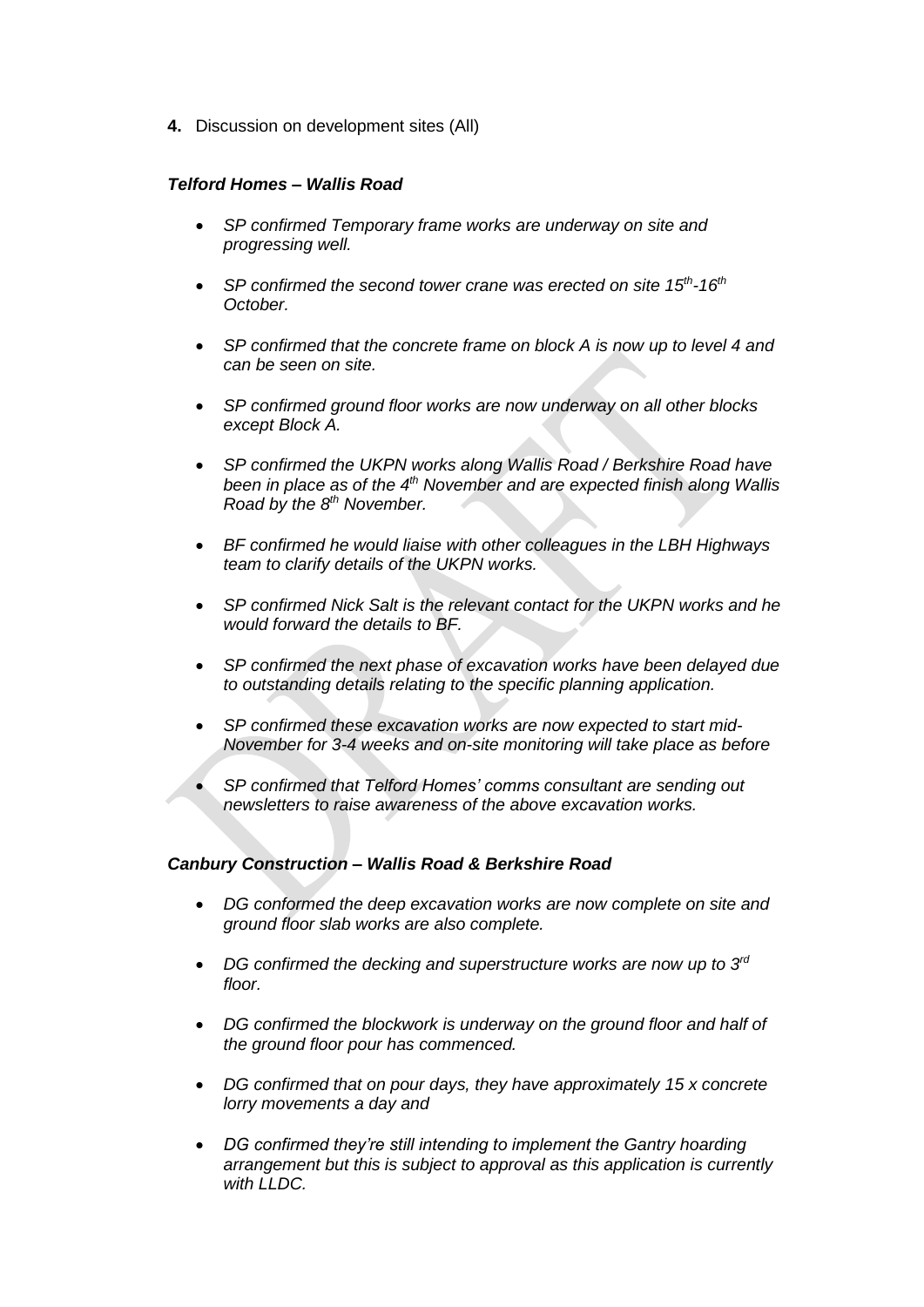• *LLDC confirmed they will issue the draft CMP to BF for review.* 

#### *L&Q – Bream Street*

- *No attendance from L&Q at this meeting however Jason Bedford updated via email and confirmed the following:* 
	- o *Progress is good on site and they're still on track for first handover of Block D in April 2020.*
	- o *L&Q are still working on all 5 blocks internally*
	- o *External Brickwork works have now been completed for blocks D and C*
	- o *The scaffolding around block D is expected to start to come down in two weeks, commencing with the eastern elevation*
	- o *All 3 vehicle gates are still in use, one on Dace Road and two on Stour Road which are all manned. The deliveries into the Dace Road gate have reduced to 5 per day*
	- o *The lollypop person is still manning Dace Road during school times and the roundabout between these hours*
	- o *Dace Road parking bay suspension has been extended for 5 months until April 2020*
	- o *First Tower Crane (rc2) is due to start to come down in February 2020*
	- o *Water board works are due along Stour Road to complete main connection works, commencing on the 29th November for 3 days*

# *Hill Group – Wyke Road*

- *DJ confirmed their activities have been consolidated into the corner of Wyke / Smeed Road to reduce impact.*
- *DJ confirmed the vehicle gate at the corner of Wyke and Smeed Road is the only gate entrance exposed to public realm area*
- *DJ confirmed Wyke Road is now fully open to the public without disruptions or S278 works*
- *DJ confirmed they now have a Tower Crane in place up to support Phase 3 which has now commenced*
- *DJ confirmed the piling on phase 3 is underway*
- *DJ confirmed the frame works for phase 3 will commence shortly and will generate up to 20 x lorries per day*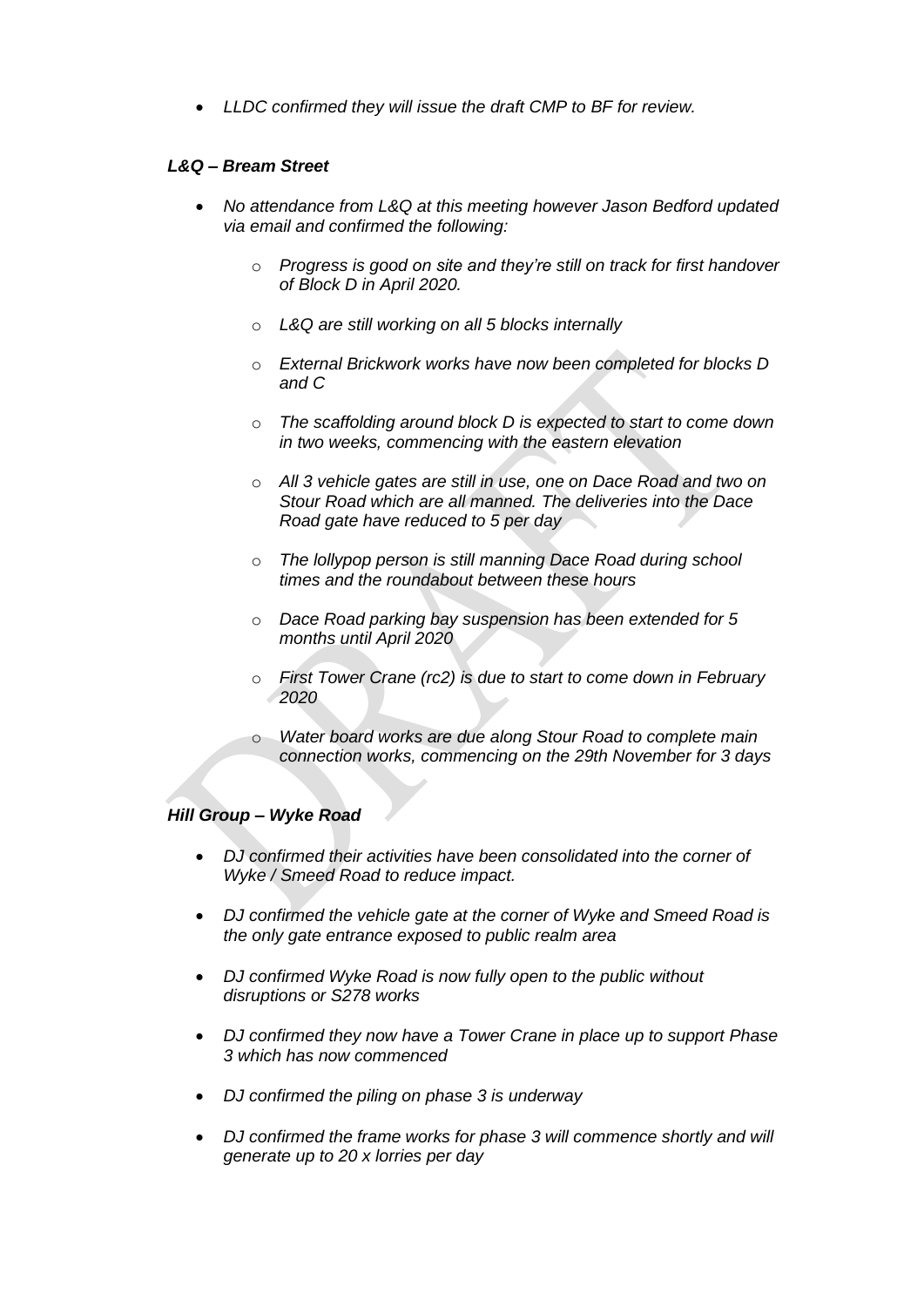#### *Balfour Beatty - Bridges*

- *BC confirmed they re-commenced on 14th November with demolition works of H14*
- *BC confirmed this phase works is expected to go on for another 3-4 weeks*
- *BC confirmed Balfour Beatty are engaging with LBTH re. temporary crossing works*
- *RB confirmed she is also contacting LBTH Officers regarding these works*
- *BC confirmed they're currently expecting the bridge lift in Spring 2020 with the intention of opening shortly after*
- *TT reminded Balfour Beatty of Section 50 that LBTH requested re. Footpath removal*
- *PT reminded Balfour Beatty of importance of raising awareness / press of large / disruptive works to forewarn local residents and businesses*
- *The Group shared concerns of Roach Road footpath closure and agreed proactive communication and plan to ensure a positive solution will be implemented.*

# *Taylor Wimpey*

#### *Monier Road*

- *LP confirmed Taylor Wimpey (TW) commenced demolition works as of the 21st October*
- *LP also confirmed Section 50 works along Monier Road are now underway and Monier Road has been closed at the eastern end.*
- *LP reminded the Group that LBTH highways / kerbs works need to be removed in order to support TW site access. TW happy to drop kerbs to allow access if LBTH approve*
- *LP confirmed TW are waiting for LBTH tree officers to complete works along Monier Road to allow hoarding to be put in place.*
- *LP confirmed the hoarding details also need to be finalised with LBTH highways before they can be erected.*
- *LP confirmed the combined services (Virgin) works started this week and are expected to finish in early-December*
- *LP confirmed recent complaint regarding HGV vehicle idling alon Monier Road was not related to their site and likely related to the Section 50 highway works.*